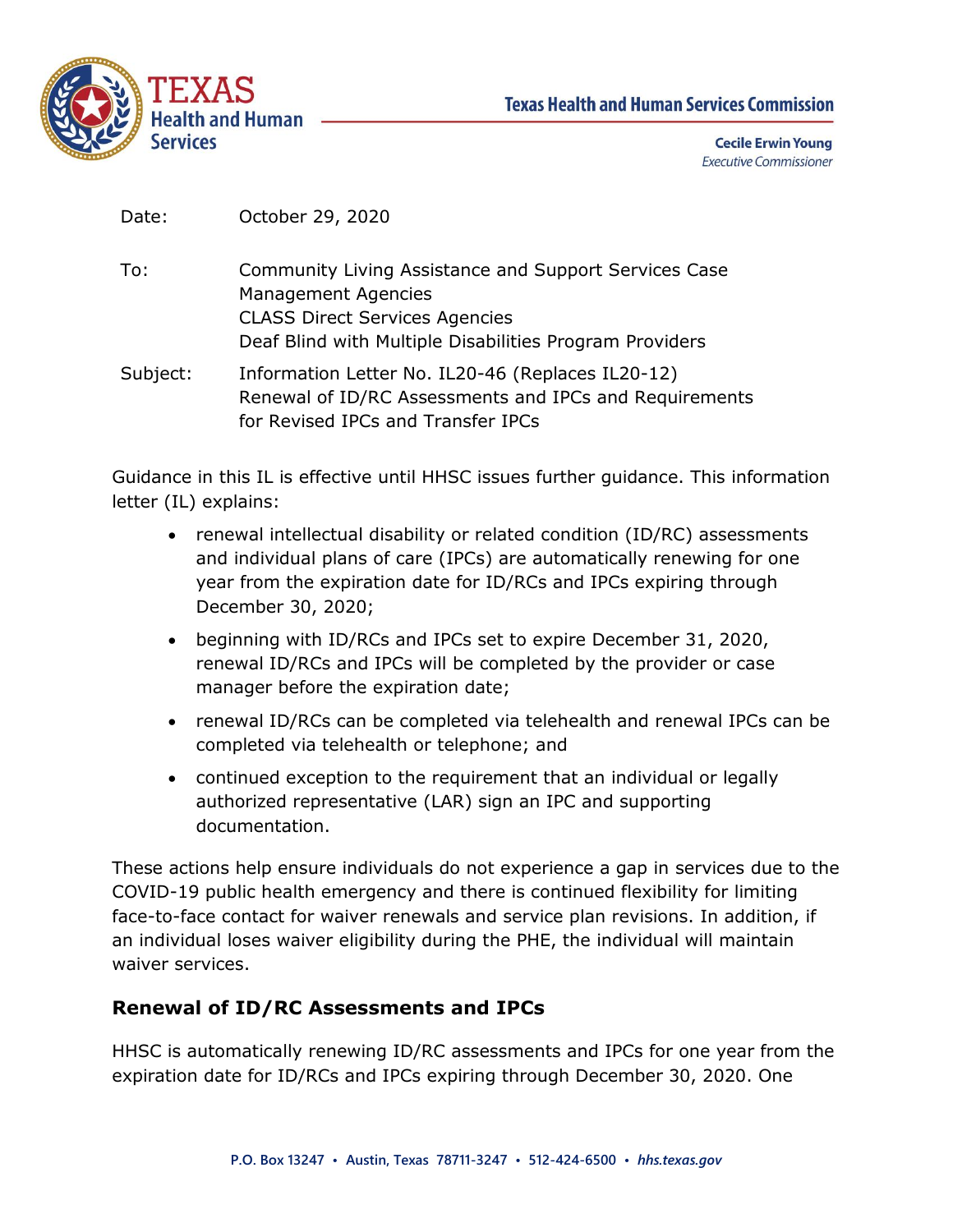Information Letter No. 20-46 Renewal of ID/RC Assessments and IPCs and Requirements for Revised IPCs and Transfer IPCs (Replaces IL20-12) October 29, 2020 Page 2

week before an IPC expiration date, the auto renewals will be reflected in Medicaid Eligibility Service Authorization Verification (MESAV). For IPCs, no action is needed by the program provider or the case manager unless the individual's IPC needs to be revised. Please see the Revised IPCs section of this information letter for additional guidance. For ID/RCs, no action is needed by the program provider or the service coordinator unless the individual has a change in condition that includes the need for a new ID/RC assessment after the auto-renewal.

HHSC will not automatically renew IPCs and ID/RC assessments expiring on or after December 31, 2020. Therefore, effective for IPCs and ID/RC assessments expiring December 31, 2020 or later, CLASS CMAs, CLASS DSAs and DBMD program providers must resume renewing IPCs and ID/RC assessments in accordance with TAC,  $\frac{642.223(b)(283)}{842.221(a)(182)}$  for DBMD and  $\frac{645.223(c)(1) 8 (f)(2)}{8 (f)(2)}$ for CLASS. CLASS CMAs, CLASS DSAs and DBMD program providers can renew IDRCs via telehealth and can renew IPCs using telehealth or telephone. DBMD program providers and CLASS DSAs can use guidance issued by alert regarding telehealth nursing assessments previously released by HHSC on April 21, 2020.

A CLASS CMA or DBMD case manager is not required to obtain signatures of the individual or LAR on an IPC renewal or on supporting documentation. The CMA case manager or DBMD case manager must obtain oral agreement from the individual or LAR about the IPC renewal and supporting documentation and document the oral agreement in the individual's record.

A CLASS CMA or DBMD case manager must obtain the signature of a person, other than the individual or LAR, who is required to sign the IPC renewal or supporting documentation.

A program provider must submit the revised IPC to HHSC through the **IDD** [Operations Portal.](http://txhhs.force.com/)

## **Revised IPCs**

Revision IPCs are needed when the individual has a change in condition or the service planning team identifies a need for changes to the individual's IPC or individual program plan.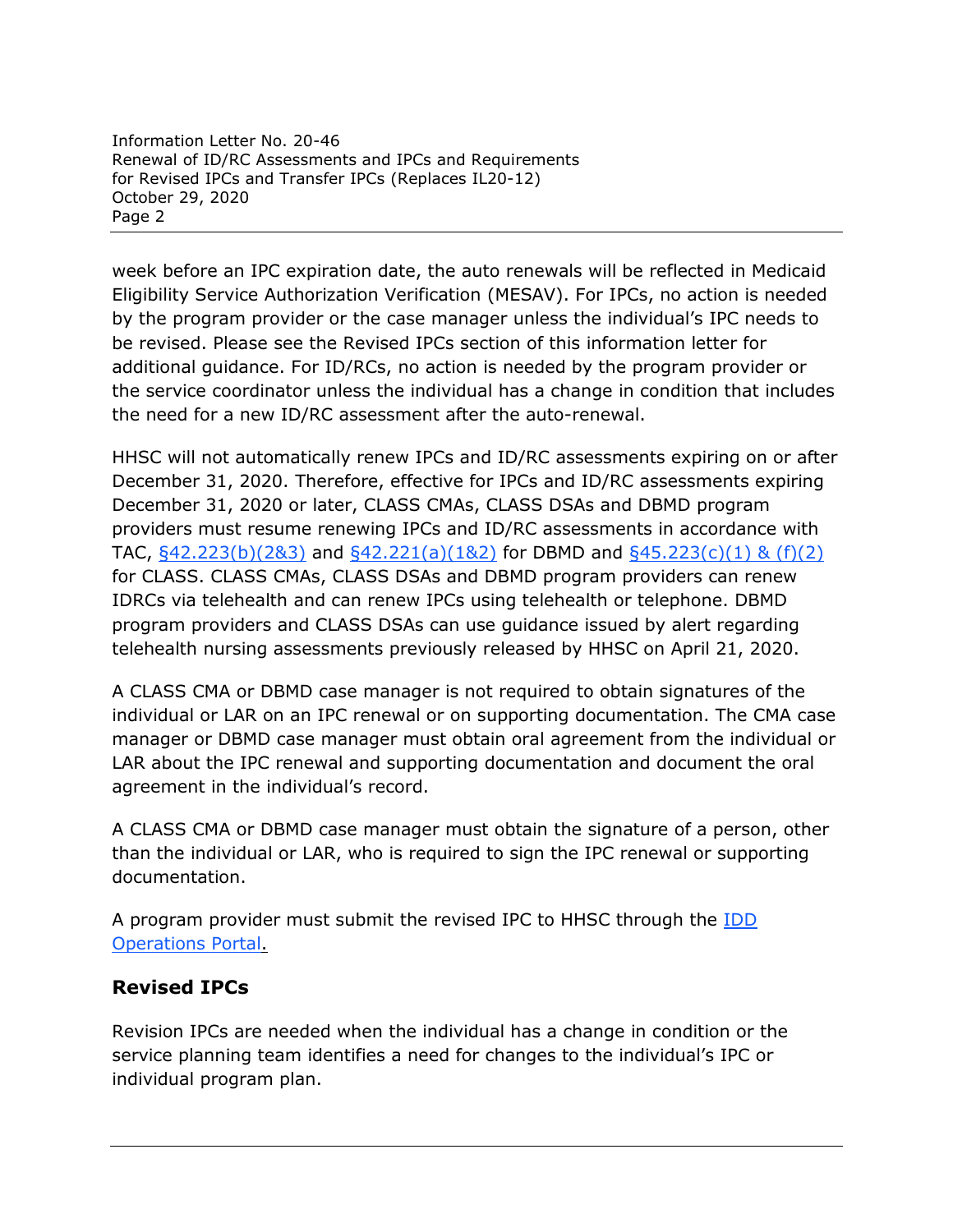Information Letter No. 20-46 Renewal of ID/RC Assessments and IPCs and Requirements for Revised IPCs and Transfer IPCs (Replaces IL20-12) October 29, 2020 Page 3

A CLASS CMA or DBMD case manager can continue using telehealth or telephone for revision IPCs and is not required to obtain signatures of the individual or LAR on a revised IPC or on supporting documentation.

However, the CMA case manager or DBMD case manager must obtain oral agreement from the individual or LAR about the revised IPC and supporting documentation and document the oral agreement in the individual's record. In addition, a CLASS case manager or DBMD case manager must obtain the signature of a person, other than the individual or LAR, who is required to sign the revised IPC or supporting documentation.

A program provider must submit the revised IPC to HHSC through the [IDD](http://txhhs.force.com/)  [Operations Portal.](http://txhhs.force.com/)

## **Transfer IPCs**

A transfer IPC is an IPC that is revised when an individual:

- transfers to another CLASS CMA, CLASS DSA, financial management services agency (FMSA) or DBMD program provider;
- begins receiving a service through the consumer directed services (CDS) option; or
- who was receiving one or more services through the CDS option begins receiving all services from a CLASS DSA or DBMD program provider.

A CLASS or DBMD case manager is not required to obtain signatures of the individual or LAR on a transfer IPC or on supporting documentation before submitting the transfer IPC to HHSC through the **IDD** Operations Portal. However, before submitting the transfer IPC, the CMA case manager or DBMD case manager must:

- obtain oral agreement from the individual or LAR about the transfer IPC and supporting documentation, and document the oral agreement in the individual's record; and
- obtain the signature of a person, other than the individual or LAR, who is required to sign the transfer IPC or supporting documentation.